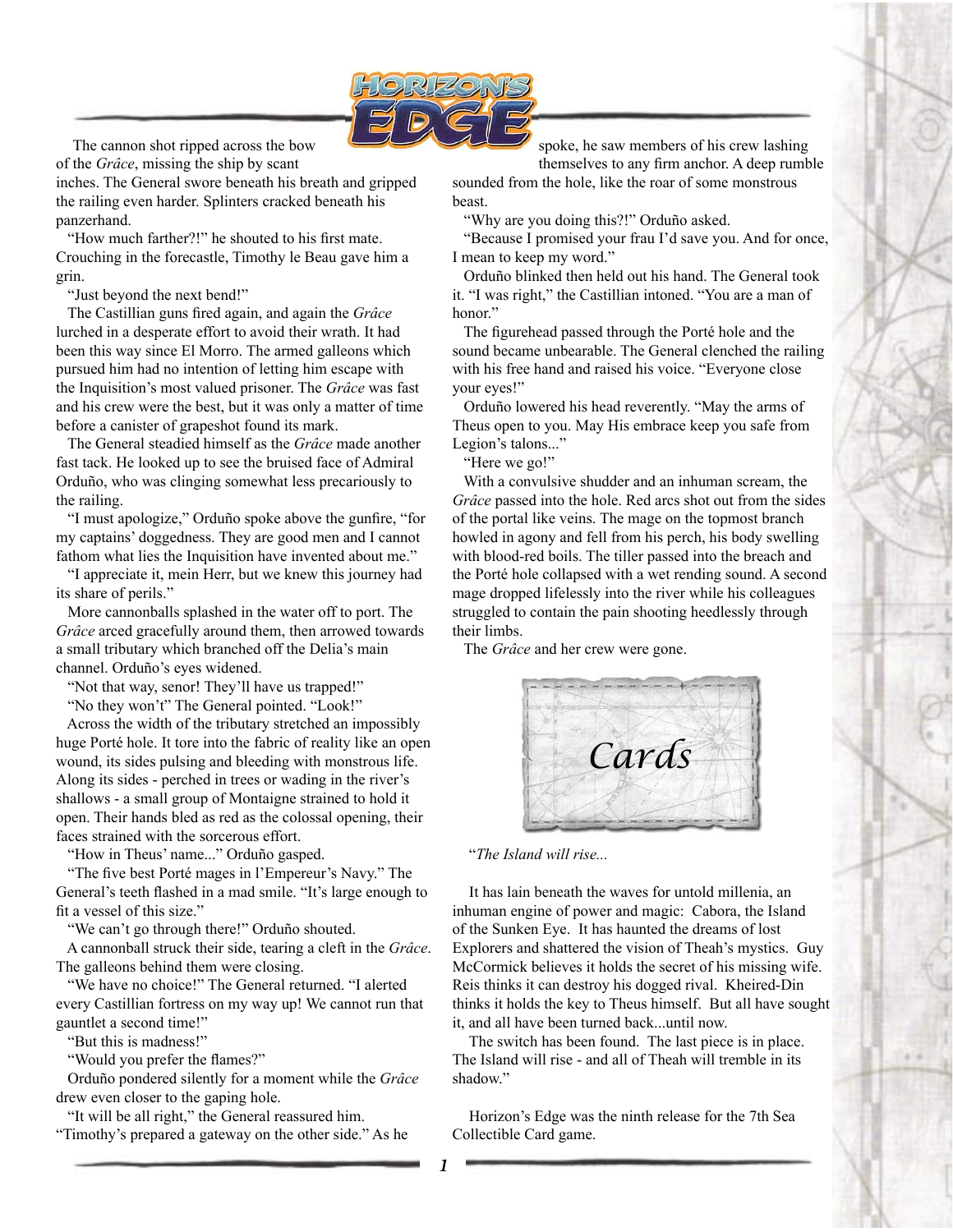## *Actions*

#### **A Little Broadside Help** (U) -/- [/]

React: Play when you are paying Cannon. Tack one of your Ally cards in this Sea to produce 4 Cannon.

#### **A Little On-Shore Help** (U) -/- [/]

React: Play when you are paying Adventuring. Tack one of your Ally cards in this Sea to produce 4 Adventuring.

## **Allende 's Rescue** (C) -/- [/]

React: Play when you are entering a Boarding. Tack one of your Crew aligned to your Captain's faction to untack your Captain if your Captain has the Heroic trait.

#### **Death Stare** (R) -/- [/]

Fear 1 Knack • Unique React: Target one of your Crew with Fear of 1 or more instead of performing a Boarding Attack. All of your Crew inflict extra Hits equal to the targeted Crew's Fear level during Boarding Attacks. In addition, your Crew with the Fear trait inflict an additional number of Hits during Boarding Attacks equal to their Fear level. These effects last until the end of the Boarding.

#### **Destiny and Loyalty** (C) -/- [/]

You may not play this card if you have a Villainous Captain. React: Play when your Captain tacks to produce skill points. Your Captain produces extra skill points equal to the number of Loyal Crew you have on Board.

#### **First Mate's Duel** (U) -/4Sw [/]

Target another player's Ship in this Sea. That player must target one of his or her Crew. Target one of your Crew and play a card from your hand to begin a Duel between both of the targeted Crew. The Crew playing the final Boarding Attack in the Duel inflicts 4 extra Hits.

#### **Hit to the Deck** (U) -/- [/]

React: Play this card when you are suffering Hits. Attach this card to your Ship as a Damage Attachment to absorb 4 Hits. While this card is attached you may not bring Crew cards into play. You may sink this Attachment by paying 4 Swashbuckling as an Action. You may not sink or discard this card with other card effects.

#### **Inquisition Witch Hunt** (U) 3Ad/- [/]

Target and tack all Sorcery Knacks and non-Captain Sorcerers in play.

#### **Iron Mask** (C) 4Sw/- [/]

React: Play when you suffer Hits. Attach this card to one of your Villainous Crew without a Face attachment to absorb 2 Hits. This card has the Face trait, and gives the attached Crew the trait Fear 1. If the Crew already has the Fear trait, that Crew gains +1 to their Fear. A Crew may not have more than one Face attachment.

## **Lyin' John's Fate** (U) -/- [/]

You may only play this card if you have an untacked Villainous Captain. Search an opponent's discard pile and target a Crew card in that discard pile. Place that Crew card in that player's sunk pile. Until the end of the turn, any player placing a Crew card in the discard pile must place that Crew in the sunk pile instead. Sink this card.

#### **Northern Trade Route** (C) M+0/- [/]

Move your Ship 2 Seas towards the Trade Sea (moving through each Sea, one at a time).

#### **Predators of the Sea** (R) M+5/M+3 [/]

Target a Ship in an adjacent Sea. Move your Ship to that Sea and begin a Boarding with that Ship.

#### **Pushing the Limits** (R) -/- [/]

Sink a Sorcery Knack attached to one of your Crew to untack that Crew. Sink this card.

#### **Southern Trade Route** (C) M+0/- [/]

Move your Ship 2 Seas towards The Mirror (moving through each Sea, one at a time).

#### **Swelling Tides** (C) -/2Sa [/] Weather Target a Ship in this Sea. Tack the target.

#### **The Discovery Attacks** (C) -/- [/]

React: Play when you are paying Swashbuckling. Tack one of your Ally cards in this Sea to produce 4 Swashbuckling.

#### **The Path to San Cristobal** (C) M+2/- [/] Move your Ship to any Sea with a Port card attached (moving through each Sea, one at a time).

## *Crew*

**Andare de Castillo** (C) Castille 3I C:0 S:2 A:0 I:1 Sw:1 [P/c/t] Holy Andare has +2 Influence and +1 Swashbuckling while you have one or more cards in play with the Oath trait.

**Andre Braudel** (F) Gosse 9I C:3 S:4 A:3 I:2 Sw:4 [P/c/t] Experienced • Unique • First Mate Heroic • Loyal • Swordsman +2 (Andre inflicts 2 extra hits during Boarding Attacks) Act: Tack Andre to suffer 2 fewer Hits from all cannon attacks (minimum 0) until the end of the turn.

**Benny Gimble** (R) Sea Dogs 7I C:0 S:2 A:3 I:2 Sw:1 [P/c/t] Experienced • Unique • Loyal Glamour 2 React: Discard an Attachment attached to Benny when you are suffering Hits to reduce the Hits suffered by 2.

**Captive Thugs** (C) Corsairs 3I C:1 S:2 A:0 I:0 Sw:1 [P/c/t] Captive • Rower • Loyal • No Attachments

**Cathwulf Vogt** (R) Montaigne 8I C:4 S:2 A:2 I:1 Sw:3 [P/c/t] Experienced • Unique Gunner Attachments which increase Cathwulf's Cannon skill each provide an addtional +1 Cannon.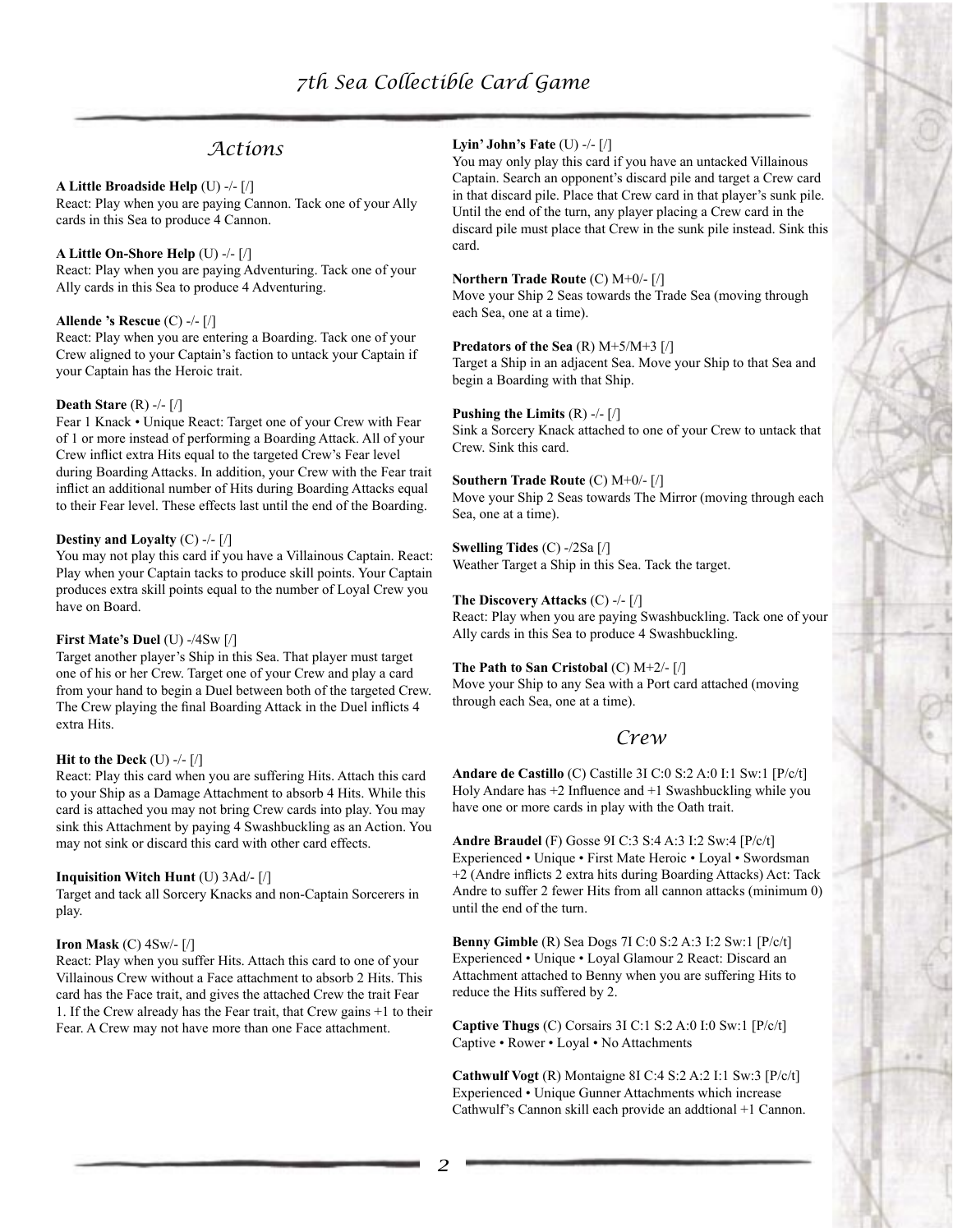**Connor Lynch** (R) Gosse 6I C:2 S:0 A:2 I:0 Sw:4 [P/c/t] Experienced • Unique • Heroic Swordsman +1 (Connor inflicts 1 extra hit during Boarding Attacks) During a Boarding, Connor has a bonus to his Swashbuckling equal to the number of Crew on the other Ship with an Influence cost less than 3.

**Daring Fools** (U) Sea Dogs 3I C:1 S:0 A:2 I:1 Sw:2 [P/c/t] Loyal • No Attachments Act: Tack and sink the Daring Fools to draw 2 cards from your deck. You may only use this ability if you have no cards in your hand.

**Foul Weather Jack** (R) Explorers 5I C:4 S:0 A:2 I:2 Sw:2 [P/c/t] Experienced • Unique Loyal • Gunner You must discard the top card of your deck when Jack tacks to produce Cannon. If the Boarding Attack on the discard is a Slash, Jack produces 2 less Cannon (minimum 0).

**Franco Vesefe** (R) Explorers 5I C:0 S:4 A:1 I:1 Sw:2 [P/c/t] Unique • Heroic Your Captain has +1 Adventuring and +1 Influence while Franco is on board your Ship.

## **Gerard Rois et Reines** (R) Montaigne 10I

C:2 S:2 A:4 I:4 Sw:4 [P/c/t]

Experienced • Unique • Loyal • Heroic • First Mate • Swordsman +3 (Gerard inflicts 3 extra hits during Boarding Attacks) While Gerard is untacked, your Montaigne Crew that sink to absorb Hits absorb additional Hits equal to half of their printed Influence cost (rounded up).

## **Grendel Thorton** (C) Brotherhood 4I

C:0 S:0 A:2 I:3 Sw:1 [P/c/t]

When Grendel sinks to absorb Hits he absorbs 2 extra Hits. Act: Discard Grendel to search your deck for a card with the Port trait, reveal it to the other players and place it in your hand. Shuffle your deck.

**Grutch** (R) Crimson Rogers 3I C:0 S:3 A:0 I:0 Sw:2 [P/c/t] Unique • Villainous • Loyal When hiring Grutch, you may pay an additional 3 Influence to give him +3 Cannon and the trait Gunner until the end of the game.

## **Gullbait Friedrich** (R) Black Freighter 3I

C:2 S:2 A:0 I:0 Sw:1 [P/c/t]

Unique • Villainous • Loyal When hiring Friedrich, you may pay an additional 3 Influence to give him the trait: Fear 1 and +3 Swashbuckling until the end of the game.

## **Hector Beuchamp du Charouse** (U) Corsairs 5I

C:3 S:0 A:1 I:1 Sw:2 [P/c/t] Captive • Porté 0

**Heinrich Logan** (U) Castille 3I C:2 S:0 A:0 I:0 Sw:2 [P/c/t] Heroic • Gunner Heinrich has +3 Cannon if another Ship in this Sea has a Sorcerer on Board.

**Ian O'Toole** (U) Vesten 4I C:0 S:0 A:0 I:3 Sw:3 [P/c/t] Villainous When Ian produces Swashbuckling tosink or discard a Damage Attachment, he produces additional Swashbuckling equal to his Influence.

**Ilya "Gadalka" Letinovich** (C) Vesten 4I C:4 S:0 A:0 I:0 Sw:2 [P/c/t] Gunner • Pyeryem 0

## **J.P. Wardbraddon** (R) Sea Dogs 3I C:2 S:0 A:1 I:0 Sw:1 [P/c/t] Unique • Heroic • Loyal When hiring J.P., you may pay an additional 3 Influence to give him the trait Glamour 1 and  $+3$ Influence until the end of the game.

**Jacques Renault** (R) Unaligned \*Die Kreuzritter\* 7I C:0 S:2 A:3 I:2 Sw:3 [P/c/t]

Experienced • Unique • First Mate Holy • Heroic • Swordman +2 (Jacques inflicts 2 extra hits during Boarding Attacks) Act: Tack Jacques to target another player's Villainous, non-Captain Crew in this Sea. Play a card from your hand as a Boarding Attack to begin a Duel between Jacques and the target Crew.

**James Stiller** (R) Gosse 3I C:1 S:2 A:0 I:0 Sw:2 [P/c/t] Unique • Heroic • Loyal When hiring James, you may pay an additional 3 Influence to give him the trait: Swordsman  $+2$  and  $+1$ Swashbuckling until the end of the game.

#### **Josephina Culpepper** (C) Crimson Rogers 4I C:0 S:4 A:2 I:0 Sw:2 [P/c/t] Villainous • Glamour 0

**Juliet Jones** (C) Unaligned 4I C:0 S:4 A:0 I:0 Sw:1 [P/c/t] Topman • No Attachments Your Captain has +1 Sailing while Juliet is on Board.

## **Korintine Nicolovich** (F) Explorers 8I

C:1 S:4 A:3 I:3 Sw:3 [P/c/t] Experienced • Unique • Loyal First Mate • Pyeryem 2 When Korintine is Experienced or Hired you may search your deck and discard pile for an Attachment card that is a Pyeryem Knack, attach it to Korintine and then shuffle your deck.

**Louis Fontaine** (R) Corsairs 3I C:0 S:2 A:2 I:0 Sw:2 [P/c/t] Unique • Captive • Loyal When hiring Louis, you may pay an additional 3 Influence to give him +2 Sailing, +1 Swashbuckling and the Rower trait until the end of the game.

**Miguel Bascalle** (R) Castille 3I C:0 S:2 A:1 I:1 Sw:2 [P/c/t] Unique • Heroic • Loyal When hiring Miguel, you may pay an additional 3 Influence to give him +2 Sailing, +2 Adventuring and the Holy trait until the end of the game.

## **Montaigne Musketeers** (C) Montaigne 3I

C:0 S:0 A:1 I:2 Sw:2 [P/c/t]

Loyal • No Attachments Swordsman +1 (The Musketeers inflict 1 extra hit during Boarding Attacks) Montaigne Musketeers may attach Swordsman Knacks.

**Naughty Dan** (U) Brotherhood 3I C:0 S:0 A:0 I:0 Sw:3 [P/c/t] Heroic React: Sink Dan when you are suffering 3 or less Hits. Redirect those Hits to another Ship in this Sea.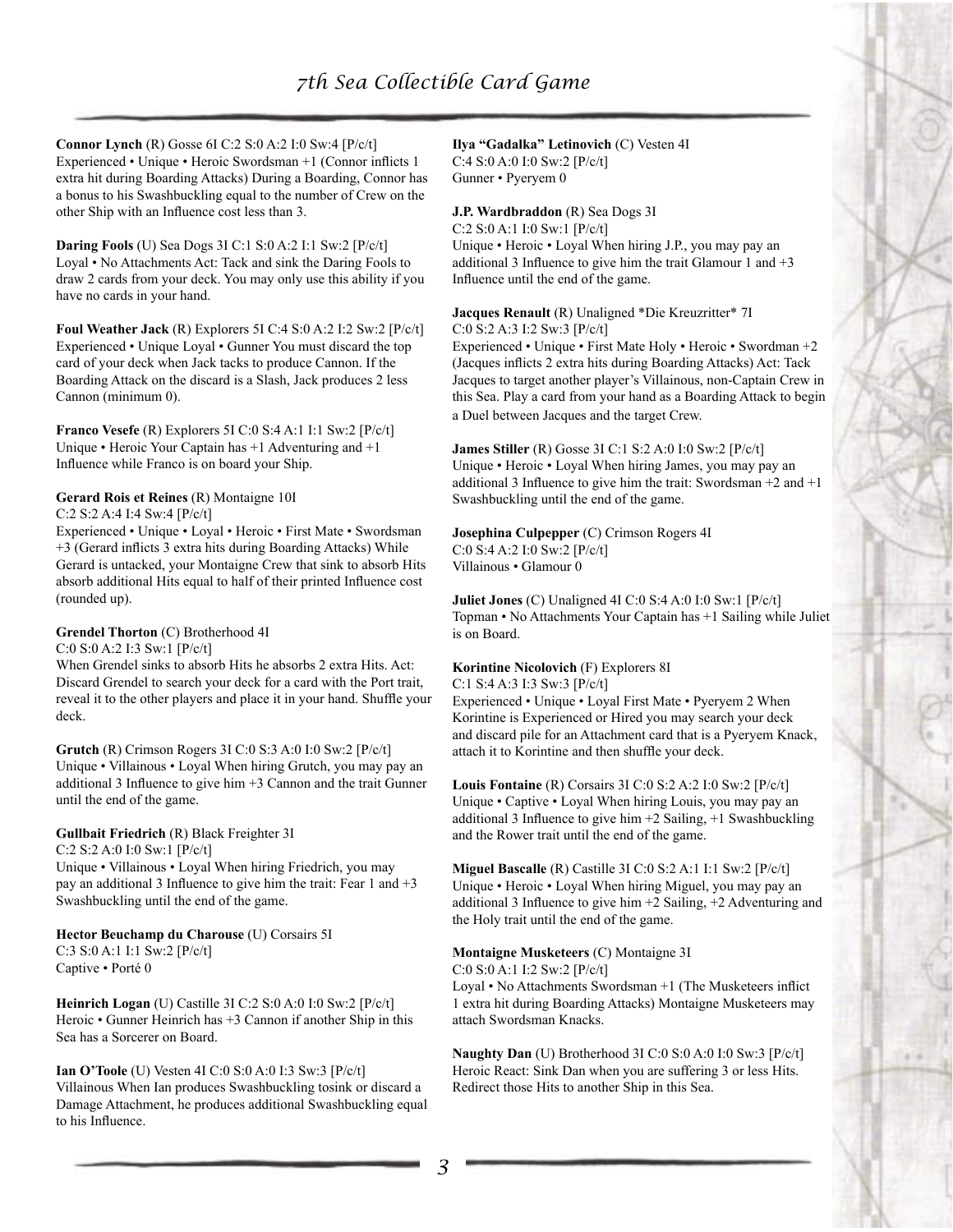# **No-Leg William** (R) Black Freighter 7I

C:2 S:4 A:2 I:1 Sw:2 [P/c/t]

Loyal • Experienced • Unique Topman William is considered to have two Leg attachments. Act: If William is untacked, pay 2 Sailing to attempt a Boarding with another Ship in this Sea (this may be canceled normally).

**Percival du Lac** (R) Montaigne 3I C:0 S:2 A:0 I:2 Sw:1 [P/c/t] Unique • Heroic • Loyal When hiring Percival, you may pay an additional 3 Influence to give him the trait: Porté 1 and +2 Cannon until the end of the game.

**Peter Silver** (R) Gosse 6I C:2 S:3 A:3 I:1 Sw:2 [P/c/t] Experienced • Unique Heroic • Swordsman +1 (Peter inflicts 2 extra hits during Boarding Attacks) React: Once per turn, when Peter is tacking to produce skill points, you may tack one of your other Crew to have Peter produce an extra 2 points of that skill.

**Roald Andreasson** (C) Vesten 3I C:0 S:4 A:1 I:0 Sw:2 [P/c/t] Villainous Roald may not be part of your starting Crew unless you have a Villainous Captain. You may not hire Roald unless you have more than one Villainous Crew in play. When Roald tacks to absorb Hits he absorbs 1 extra Hit.

**Roberta Estrada** (R) Brotherhood 7I C:2 S:3 A:4 I:1 Sw:3 [P/c/t] Experienced • Unique • Loyal Heroic Act: Tack Roberta to get an Adventure from your discard pile and put it into play, uncompleted. You may immediately move your Ship one Sea towards that Adventure.

## **Rosa Maria de Barcino** (R) Castille 7I

C:0 S:0 A:3 I:3 Sw:4 [P/c/t]

Experienced • Unique Swordsman +1 (Rosa inflicts 1 extra hit during Boarding Attacks) React: After you have reversed a Boarding Attack with any one of your Crew, tack Rosa to tack the opposing Crew involved in the Boarding Attack.

**Singing Sal** (C) Corsairs 3I C:0 S:2 A:0 I:1 Sw:1 [P/c/t] Captive • Rower Sal has +2 Sailing if there is a Chantey in play.

## **Soren "Painless" Halstead** (C) Unaligned 6I

C:1 S:1 A:1 I:1 Sw:3 [P/c/t] Heroic When hiring Soren, you may pay 5 Swashbuckling to reduce his Influence cost to 0.

**Sylvia Étalon du Toille** (U) Gosse 5I C:0 S:0 A:2 I:2 Sw:3 [P/c/t] Heroic • Swordsman +2 (Sylvia inflicts 2 extra hits during Boarding Attacks) Sylvia may attach cards as if she were Montaigne • When Sylvia comes into play, you may search your deck for a card with the title: "Montaigne Puzzle Sword" and attach it to Sylvia at no cost.

**Talia del Emelia** (R) Brotherhood 3I C:2 S:1 A:0 I:0 Sw:2 [P/c/t] Unique • Gunner • Loyal When hiring Talia, you may pay an additional 3 Influence to give her the trait: Fate 1 and +2 Sailing until the end of the game.

**Ten Barrels Bob** (U) Explorers 5I C:0 S:4 A:2 I:0 Sw:1 [P/c/t] Villainous React: Tack Bob instead of performing a Boarding Attack to target a Crew on the other Ship in the Boarding with an Influence cost equal to or less than the number of completed Adventures attached to Bob. Target Crew is discarded.

**Two Dagger Dirk** (C) Gosse 4I C:0 S:2 A:0 I:0 Sw:2 [P/c/t] Topman • Swordsman +2 (Dirk inflicts 2 extra hits during Boarding Attacks) React: Discard a card from your hand after Dirk has played a Boarding Attack. Change that Boarding Attack to a Slash.

**Ulfgar Jor Brønsen** (C) Explorers 4I C:0 S:0 A:4 I:0 Sw:2 [P/c/t] Heroic • Lærdom 0

**Undead Boarders** (C) Black Freighter 3I C:0 S:0 A:2 I:1 Sw:3 [P/c/t] Loyal • No Attachments Skeletal (This Crew may not tack to absorb Hits. Place this Crew in your discard pile when it sinks.) During a Boarding, Undead Boarders may tack to absorb Hits.

**Valgard Skaardalneir** (R) Vesten 3I C:0 S:0 A:0 I:2 Sw:3 [P/c/t] Unique • Heroic • Loyal When hiring Valgard, you may pay an additional 3 Influence to give him the trait: Lærdom 1 and +2 Influence until the end of the game

#### **Vinchenzo de Tonelli** (U) Crimson Rogers 5I

C:1 S:4 A:0 I:1 Sw:1 [P/c/t] Villainous • Topman Act: Once per turn, tack one of your Patron cards to untack this Crew.

**Volta** (R) Crimson Rogers 8I C:2 S:0 A:4 I:2 Sw:4 [P/c/t] Experienced • Unique • Loyal Swordsman +2 (Volta inflicts 2 extra hits during Boarding Attacks) React: Tack your Captain when another Ship begins a Boarding with your Ship to cancel the Boarding. The attempting player must target one of their Crew. Play a card from your hand as a Boarding attack to begin a Duel between Volta and the targeted Crew.

**"Magpie" Muscov** (R) Explorers 3I C:0 S:4 A:0 I:0 Sw:1 [P/c/t] Unique • Loyal When hiring "Magpie", you may pay an additional 3 Influence to give him the trait: Pyeryem 1, +2 Adventuring and +2 Swashbuckling until the end of the game.

## *Adventures*

## **Blink Attack** (U) [T/c/s]

1 Sea Away To Complete: Tack one of your Sorcerers with Porté of 1 or more. Crew Attachment • Porté 1 Knack: Act: Tack this Crew to target another player's untacked, non-Captain Crew. Play a card out of your hand as a Boarding Attack to begin a Duel between this Crew and the target Crew.

## **Faerie Path** (U) [T/c/s]

1 Sea Away To Complete: Tack one of your Sorcerers with Glamour of 1 or more. Crew Attachment Glamour 1 Knack: Act: Tack this card to target another player's Ship. That player must target an adjacent Sea and then move their Ship to that Sea.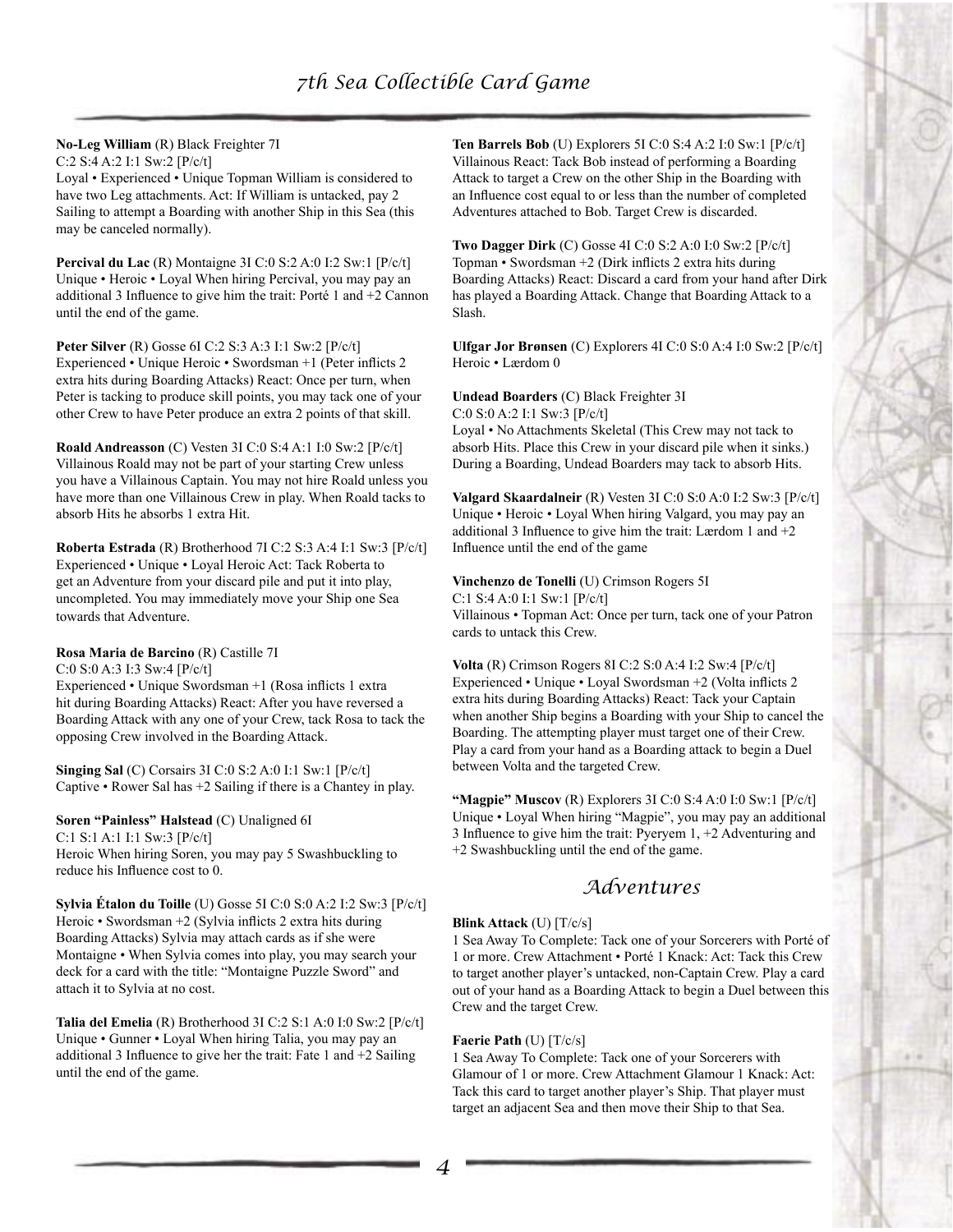## **Grandmother Ussura** (U) [T/c/s]

1 Sea Away To Complete: Tack one of your Sorcerers with Pyeryem of 1 or more. Crew Attachment Pyeryem 1 Knack: React: Tack this card when this Crew tacks to absorb Hits during a Boarding. The other player in the Boarding must sink 2 cards from their hand.

## **Hidden Fate Heritage** (C) [T/c/s]

1 Sea Away To Complete: Pay 5 Adventuring (3 if completed in the Forbidden Sea or if you have a Fate Sorcerer on Board) Crew Attachment (You may not attach this card to a Crew with the Fate trait): This Crew has the trait Fate 1.

## **Hidden Glamour Heritage** (C) [T/c/s]

1 Sea Away To Complete: Pay 5 Adventuring (3 if completed in Frothing Sea or if you have a Glamour Sorcerer on Board) Crew Attachment (You may not attach this card to a Crew with the Glamour trait): This Crew has the trait Glamour 1.

## **Hidden Lærdom Heritage** (C) [T/c/s]

1 Sea Away To Complete: Pay 5 Adventuring (3 if completed in the Trade Sea or if you have a Lærdom Sorcerer on Board) Crew Attachment (You may not attach this card to a Crew with the Lærdom trait): This Crew has the trait Lærdom 1.

## **Hidden Porté Heritage** (C) [T/c/s]

1 Sea Away To Complete: Pay 5 Adventuring (3 if completed in La Boca or if you have a Porté Sorcerer on Board) Crew Attachment (You may not attach this card to a Crew with the Porté trait): This Crew has the trait Porté 1.

## **Hidden Pyeryem Heritage** (C) [T/c/s]

1 Sea Away To Complete: Pay 5 Adventuring (3 if completed in The Mirror or if you have a Pyeryem Sorcerer on Board) Crew Attachment (You may not attach this card to a Crew with the Pyeryem trait): This Crew has the trait Pyeryem 1.

## **Lucrezia's Prophecy** (U) [T/c/s]

1 Sea Away To Complete: Tack one of your Sorcerers with Fate of 1 or more. Crew Attachment • Fate 1 Knack: React: Tack this card instead of performing a Boarding Attack. The other player in the Boarding must tack one of their Crew.

## **Mark of the Grumfather** (U) [T/c/s]

1 Sea Away To Complete: Tack one of your Sorcerers with Lærdom of 1 or more. Crew Attachment Lærdom 1 Knack: React: Tack this card instead of performing a Boarding Attack. The other player in the Boarding must target one of your tacked Crew. Untack target Crew.

## **Taking El Toro Rojo** (U) [T/c/s]

Prize • 2 Seas Away (While this Adventure is uncompleted, any player in this Sea may discard this card by paying the completion cost as an Action.) To Complete: Pay 2 Adventuring and then suffer 2 Hits. Unique • Captain Attachment: +1 Swashbuckling. Your Crew with the Loyal trait have  $+1$  Swashbuckling.

## **The Porté Escape** (U) [T/c/s]

2 Seas Away To Complete: Tack one of your Sorcerer Crew. Sorcerer Attachment: This Crew gains +2 to their Sorcery trait(s), and may not attach another copy of this card.

#### **The Rise of Cabora** (C) [T/c/s]

1 Sea Away To complete: Pay 4 Adventuring (3 if completed in The Mirror). Crew Attachment: This Crew absorbs 3 extra Hits when tacking to absorb Hits.

## **The Sixth Switch** (R) [T/c/s]

Unique • 2 Seas Away To Complete: Pay 8 Adventuring (5 if your Ship's printed crew maximum is less than 9). Artifact • Ship Attachment: React: Tack this card after you tack a Crew to produce Adventuring to complete an Adventure (not this one). Untack that Crew.

# *Attachments*

## **A Blooded Coin** (U) 1In [C/d/s]

CREW ATTACHMENT Porté 1 Knack React: Tack when you are inflicting 4 or less Hits with a Cannon Attack. The player suffering the Hits may not play any cards in reaction to suffering these Hits.

## **Alesio's Sacrifice** (U) - [C/d/s]

CREW ATTACHMENT Fate 1 Knack React: Tack Alesio's Sacrifice after one of your Crew with an Influence cost greater than 3 is sunk. Place the Crew in your discard pile.

## **Berserker School** (U) 2In [C/d/s]

Swordsman Knack (A Crew may only attach a number of Swordsman Knacks up to their Swordsman bonus.) A Crew may not have more than one copy of Berserker School attached. +1 Swashbuckling. If a Crew is not pushed forward to fight this Crew when this Crew starts a Boarding Attack, this Crew inflicts 4 extra Hits.

## **Bones of Our Ancestors** (R) 4In [C/d/s]

VESTEN CAPTAIN ATTACHMENT Patron • You may tack one of your Lærdom Sorcerers when attaching this card to your Captain to reduce the Influence cost of this card to 0. React: Tack this card when you inflict Hits on another Ship in this Sea. That Ship suffers 3 additional Hits.

## **Get To It!** (R) - [C/d/s]

CREW ATTACHMENT Fear 2 Knack Eye (A Crew may not have more than 1 Eye attachment) React: Tack this card when one of your other Crew tacks to produce skill points. That Crew produces extra skill points equal to this Crew's Fear level.

## **Local Assistance** (R) - [C/d/s]

CAPTAIN ATTACHMENT Unique Act: Tack this card to target another Ship in this Sea. If you are in your Captain's Starting Sea, inflict 3 Hits on the target Ship.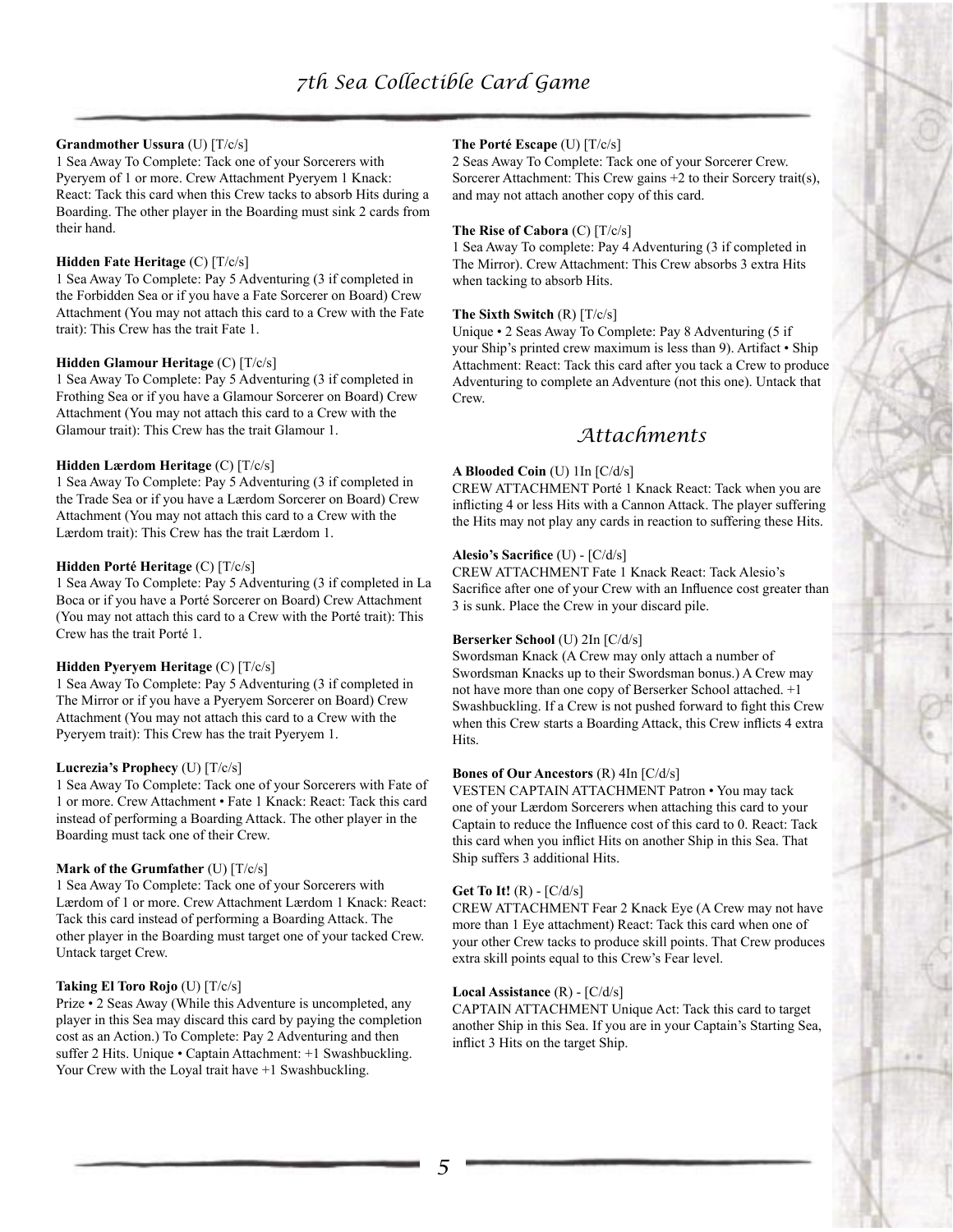## **Reis' Fury** (C) - [C/d/s]

VILLAINOUS CREW ATTACHMENT Face (A Crew may not have more than 1 Face Attachment) React: Tack Reis' Fury when this Crew inflicts Hits with a Boarding Attack. Heroic Crew may not tack to absorb these Hits.

#### **Robin Goodfellow** (U) - [C/d/s]

CREW ATTACHMENT Glamour 1 Knack React: Tack this card when this Crew or a card attached to this Crew inflicts Hits on another player's Ship. The Ship suffers 3 additional Hits.

#### **San Cristobal Under Siege** (R) - [C/d/s]

THIS SEA ATTACHMENT Any player in this Sea may sink this Attachment by paying 3 Swashbuckling as an action. Players in this Sea during the untack phase must sink the top card of their deck and the top card of their discard pile.

#### **Sparrow Hawk** (U) - [C/d/s]

CREW ATTACHMENT Pyeryem 1 Knack React: Tack this card when another player plays or performs an action that would create a Duel involving one of your Crew. That action is canceled.

## **Spectral Aura** (U) - [C/d/s]

CREW ATTACHMENT Fear 1 Knack Any Crew pushed forward to fight against this Crew during a Boarding must tack to do so.

#### **Syrneth Navigator** (U) 2Ad [C/d/s]

HEROIC CREW ATTACHMENT Artifact • Hand (A Crew may not have more than 1 Hand Attachment) React: Tack this Crew when another player performs a React which cancels one of your Actions that will result in a Boarding. Cancel the React.

#### **The Eternal Grave** (R) - [C/d/s]

CREW ATTACHMENT Unique • Fear 2 Knack React: Sink this card when another player inflicts Hits on your Ship. Reduce the Hits to zero.

#### **Trickster's Grin** (C) - [C/d/s]

HEROIC CREW ATTACHMENT Face (A Crew may not have more than 1 Face Attachment) Act: Tack this Crew to draw a card.

#### **Tungsinn ("Gloom")** (R) - [C/d/s]

CREW ATTACHMENT Unique • Lærdom 1 Knack React: Tack instead of performing a Boarding Attack. Target and tack a Crew on the other Ship with an Influence cost less than double this Crew's Lærdom.

#### **We'll Get Him Back!** (U) - [C/d/s]

SEA ATTACHMENT Unique • Oath While attached to a Sea your hand size is reduced by 1. React: Tack this card and attach it to your Captain after you have hired a Crew with a printed Influence cost greater than 6. While attached to your Captain, you draw 1 extra card between rounds of a Boarding.

# *Chanteys*

#### **Into the Tower** (U) -/2In [/]

All Captains are considered to have the following ability: Act: Once per turn, tack your Captain to search your deck for a card with the Oath trait. Show it to your opponent(s) and place it in your hand.

#### **One Shot — Make it Count** (C) -/- [/]

Any player may sink this Chantey by paying 4 Influence as an action. Action cards are placed in the sunk pile instead of the discard pile after they have been canceled or resolved (except Action cards which become attachments).

#### **Rewrite the Rules** (C) -/2Sw [/]

Instead of drawing three cards at the end of the turn, players must draw cards from their deck until they reach their maximum hand size. All Captains have the following ability: Act: Discard all cards in your hand.

#### **Sorcerer's Lament** (U) -/- [/]

Any player may, as an action, sink two of their Sorcery Knacks to sink this Chantey. Sorcery Knacks may not be untacked.

#### **Surprise Rescue** (U) M+0/M+0 [/]

The Sailing cost to attempt a Boarding is reduced by 2 (minimum 1).

#### **The Coming Tempest** (C) -/- [/]

Any player may sink this Chantey by paying 7 Sailing as an action. All Captains have the following ability: React: When another player performs an effect to cancel one of your actions that will result in a Boarding, tack one of your completed Adventures to cancel that effect.

#### **Through the 7th Sea** (U) -/- [/]

Any player may sink this Chantey by paying 6 Adventuring as an action. Players with a Ship in the Trade Sea may, as an action, pay their Ship's Move Cost to move their Ship to The Mirror, and viceversa.

#### **What Does Not Kill Us** (C) -/- [/]

All completed Adventures that provide printed Skill bonuses of +4 or more provide an additional +2 to the appropriate Skill(s).

## *Ships*

#### **Eisen Dreizack** (R) Unaligned \*Eisen, Die Kreuzritter\* 7 CM / 2 MC

Crew Maximum: 7 Your Crew produce 3 extra Swashbuckling when tacking to produce Swashbuckling in order to discard or sink a Damage attachment attached to this Ship. React: Tack before performing an action, to move to an adjacent Sea.

#### **El Toro Rojo** (F) Gosse 7 CM / 2 MC

Crew Maximum: 7 Act: Tack to get a Chantey from your deck, show it to your opponent(s), and place it in your hand. Shuffle your deck. React: Tack before performing an action, to move to an adjacent Sea.